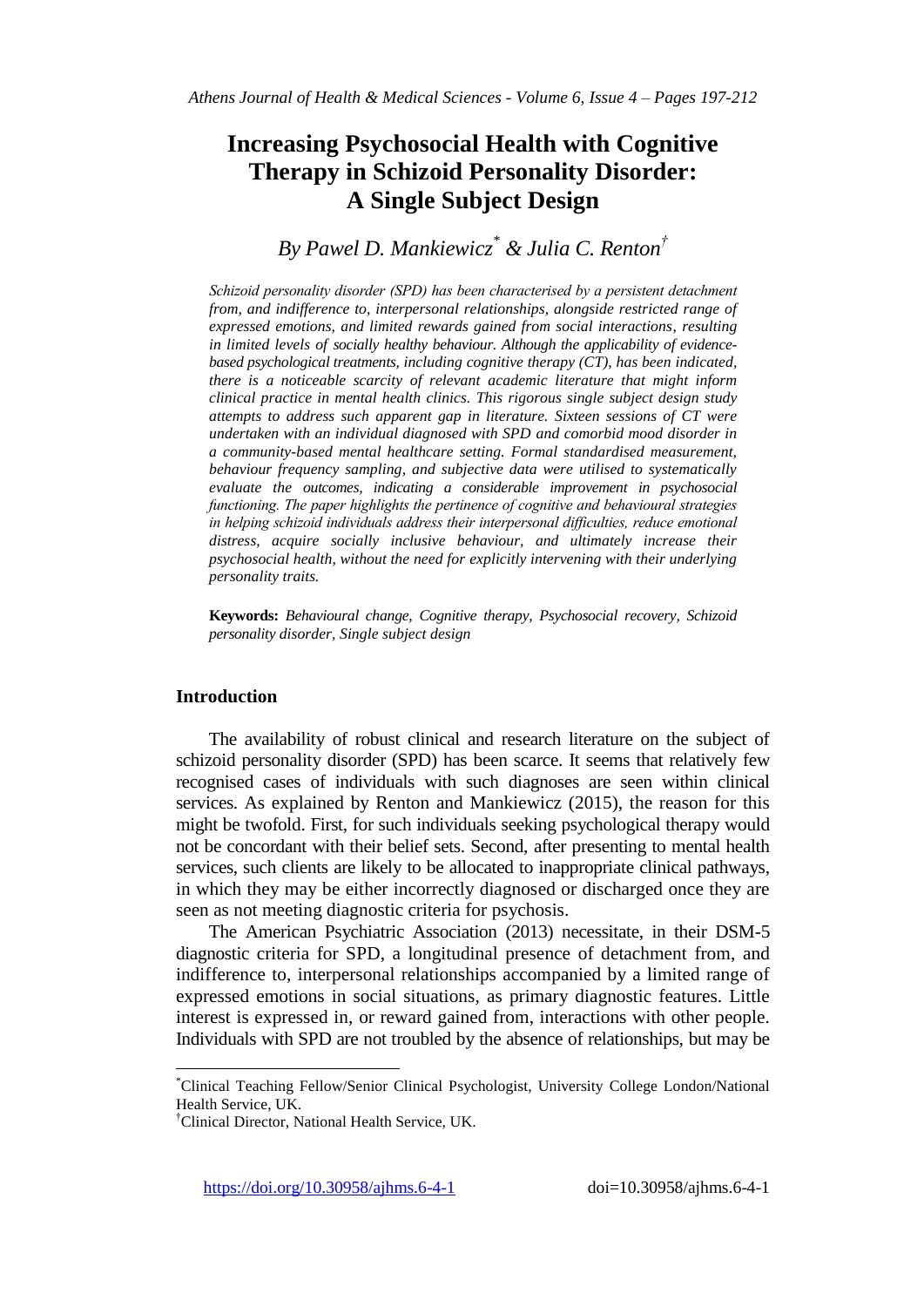distressed by pressures from significant others due to the absence of interpersonal engagement. Additionally, The World Health Organization (1992), in their ICD-10 criteria for SPD, reflected on a limited capacity to express positive and/or negative feelings toward others, excessive preoccupation with introspection, and insensitivity to prevailing social norms and conventions, as further key clinical indicators of such condition.

Renton and Mankiewicz (2015) highlighted additional distinct features of SPD, including pervasive patterns of detachment from relationships across all social contexts, withdrawn and solitary lifestyles, seeking little contact with others (from which virtually no satisfaction is gained), preference of solitary activities and occupations, marked restriction in display of affect, often lethargic and dysthymic mood in a generally moderately negative range, frequently slow and monotonic speech, rare changes in mood despite external events (with neither marked positive nor negative shifts), and limited interest in the development of close relationships of either sexual or platonic nature. Importantly, the authors argued that such symptomatology should be conceptualised on a continuum of experience, as should beliefs underlying and maintaining such presentation. Individuals might be considered as schizoid only when their personality traits become dysfunctional, significantly limiting a person's flexibility to make life adjustments and causing emotional distress.

This paper presents a single subject design study, which demonstrates how evidence-based cognitive and behavioural interventions might be utilised to help an individual with SPD overcome their interpersonal isolation, reduce emotional distress associated with collective exposure and, ultimately, increase their psychosocial health. Literature review is followed by a structured case presentation, description of methodology, systematic evaluation of outcomes, and discussion of the study's key implications for psychological medicine practitioners and researchers.

#### **Literature Review**

Literature indicates that individuals with SPD may fall into two distinct clinical subcategories, that is affect-constricted or seclusive, hence importance of differential diagnosis, particularly in relation to schizotypal and avoidant personalities (Triebwasser et al. 2012). Furthermore, the possibility of an experiential transition from SPD to psychosis, following an exposure to psychological crisis with insufficient coping abilities, was described by Perez-Alvarez (2003). Consequently, Renton and Mankiewicz (2015) highlighted the importance of, and summarised clinical considerations related to the process of, differential diagnosis, in order to exclude overlapping clinical clusters of psychosis, delusional disorder, complex mood disorders, autism, and avoidant, paranoid and schizotypal personality disorders.

Epidemiological studies report the prevalence of SPD in general population as ranging from 0.7 (Samuels et al. 2002) to 4.5% (Ekselius et al. 2001). However, empirical research often indicates a relatively low internal consistency of the diagnostic construct of SPD. For instance, SPD literature reviewed by Mittal et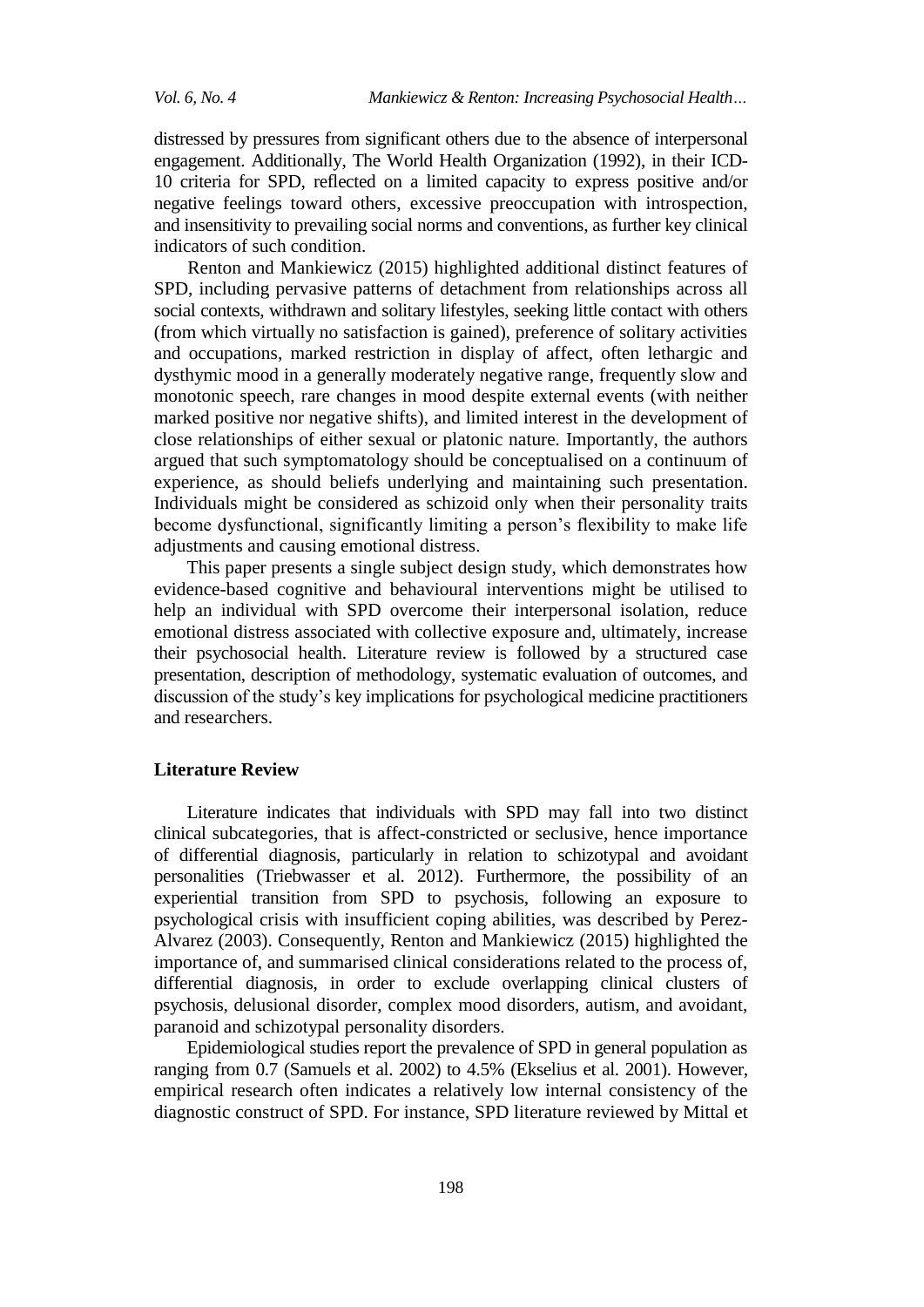al. (2007) reported Cronbach alpha coefficients between 0.47 and 0.68, while other studies appear to have demonstrated insufficient sample size affecting statistical analyses (Farmer and Chapman 2002).

The importance of a comprehensive understanding of clinical presentations of SPD and effective psychological treatments for this condition also appears relevant within the context of prevention of risky and antisocial behaviour. A scoping review published recently by the Offender Health Research Network (2012) indicated that a high proportion of individuals coming into contact with the criminal justice system may present with a diagnosable personality disorder. The prevalence of SPD among convicted persons with a diagnosis of personality disorder was shown to approximate 11% (Coid 2002).

People with SPD appear to rarely come to the attention of mental health services, unless their behavioural and emotional detachment begins causing considerable distress to them or to their families (Fagin 2004). Even then, such individuals would seldom adopt an active interest in their psychosocial recovery, thus collaborative therapeutic relationship and functional therapeutic alliance seem less likely to develop (Adshead and Sarkar 2012). Such avoidance of psychological help might be seen as a barrier to the utilisation of empirically sound interventions among individuals with SPD. Furthermore, a considerable comorbidity between severe personality disorders, including schizotypal, and mood disorders, in particular depression (Stevenson et al. 2011), might further impair help seeking behaviour among individuals requiring psychotherapeutic support.

Although complex personality disorders have at times been regarded as untreatable (Davison 2002), some contrary evidence may also be found, particularly concerning the utilisation of cognitive behavioural therapy targeting emotional distress and unhelpful beliefs associated with such disorders (Bateman and Tyrer 2004). A randomised study conducted by Joyce et al. (2007) demonstrated that SPD had no adverse effect on treatment response to cognitive behavioural therapy (CBT) for depression, even though the effectiveness of interpersonal therapy appeared considerably decreased. Considering significant difficulties that might occur in the development of a functional and collaborative therapeutic relationship reflecting interpersonal and social components of SPD, such results appear encouraging.

The fundamental principle of CBT for complex personality disorders, as explained by Evershed (2011), is the formation of a functional therapeutic alliance. Such process would be initiated at the beginning of therapy and should focus on the development of mutual understanding of reported difficulties (formulation), eventually leading to the establishment of trust and collaboration. In the latest edition of *Cognitive Therapy of Personality Disorders* edited by Beck et al. (2015), a structured model of cognitive therapy (CT) for SPD was proposed (Renton and Mankiewicz 2015). The treatment course included the following treatment modules: first, eliciting trust within therapy by exploring ambivalence, respecting the client's autonomy and emotional boundaries, and remaining nondefensive; second, exploring the impact and accuracy of unhelpful beliefs about others in key interpersonal and social contexts, and working collaboratively to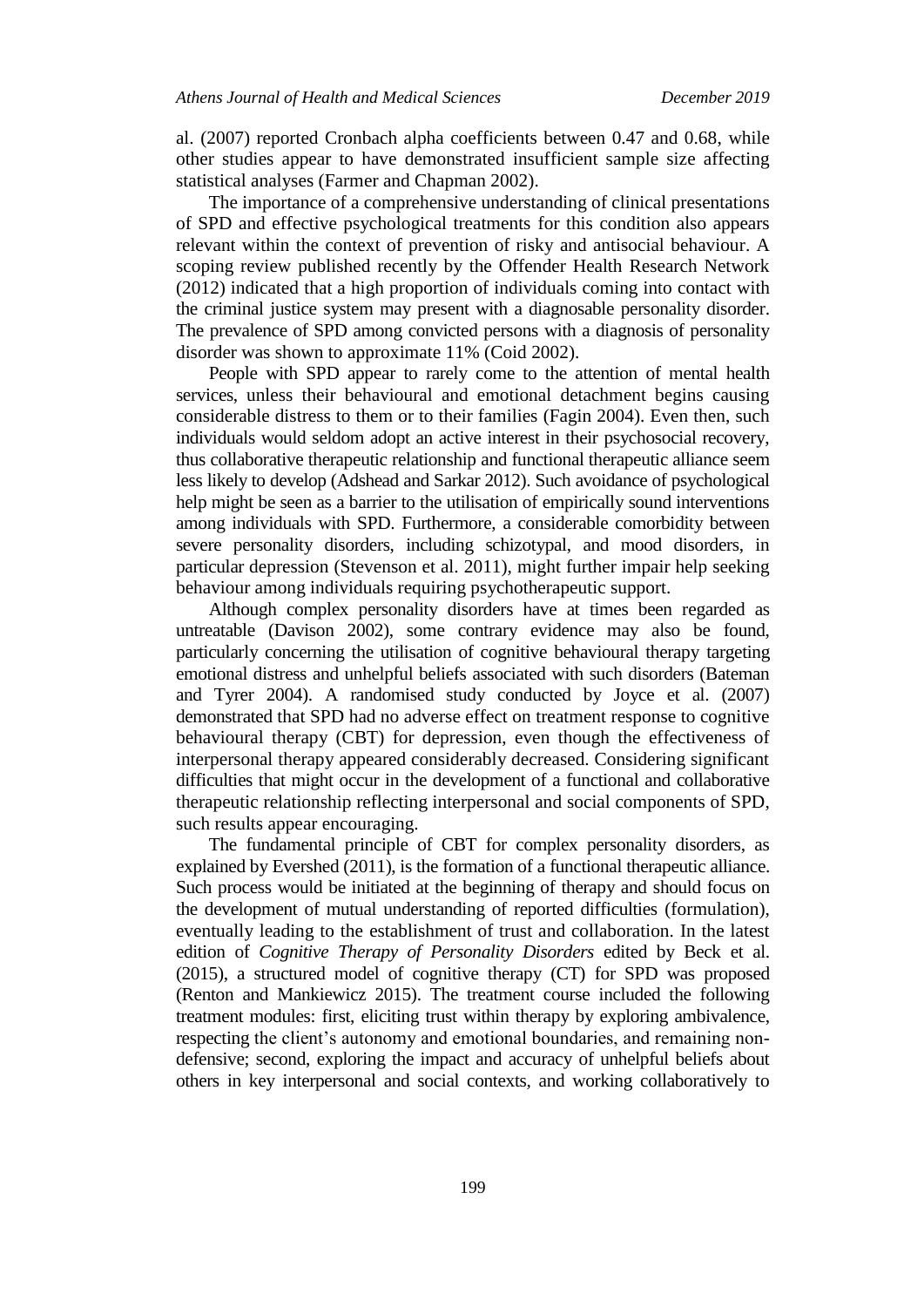develop alternative, more balanced beliefs; and third, experimenting with adaptive social behaviours and skills to support the development of new, functional beliefs.

#### **Method**

This study employs a single subject clinical research design. The case study follows a robust intervention protocol and evaluates outcomes using standardised and validated psychological measurement, behaviour frequency sampling, and subjective reflections.

## **Case Presentation**

The present single subject case study describes a structured and methodologically rigorous clinical implementation of CT treatment model for SPD and attempts to address the apparent scarcity of clinical literature on the subject of psychological interventions for individuals with schizoid personalities and associated emotional distress. Formal consent for case study to be written and utilised for educational and publishing purposes has been obtained from the service user. A pseudonym is used to protect the client's identity.

## *Presenting Complaints and Background History*

Richard was a 40 year old man of white Caucasian origin, referred to a specialist community service for adults with complex mental health needs in one of the National Health Service Trusts, East of England, UK. Prior to the commencement of psychological treatment, a number of ongoing distressing symptoms were reported, including chronically low mood and dysphoria, pervasive melancholia and anhedonia, negative introspection, anxiety, a sense of interpersonal vulnerability experienced in social contexts, and prolonged social avoidance and disengagement.

Richard had completed an undergraduate degree in fine arts in his early 20's, yet soon presented to mental health services when he became increasingly concerned about his alcohol use, through which he attempted to manage his escalating mood difficulties. He was then diagnosed with depression and SPD in his mid-twenties and treated pharmacologically with antidepressants for numerous years. Richard described feeling low in mood for as long as he could recall and was unable to recount any happy times. He agreed with his diagnosis of SPD and described an overall lack of interest in the development and maintenance of any relationships of both platonic and intimate nature. Richard described having taken some comfort in the diagnosis of SPD, seeing it as normalising of his unique character and, while still low in his mood, he had disengaged from pharmacological treatments following the assignment of such diagnosis. At that point, he was able to stop drinking and has since maintained his abstinence from psychoactive substances.

Richard recalled witnessing frequent incidents of domestic violence in his childhood and adolescence, perpetrated toward his mother and siblings. He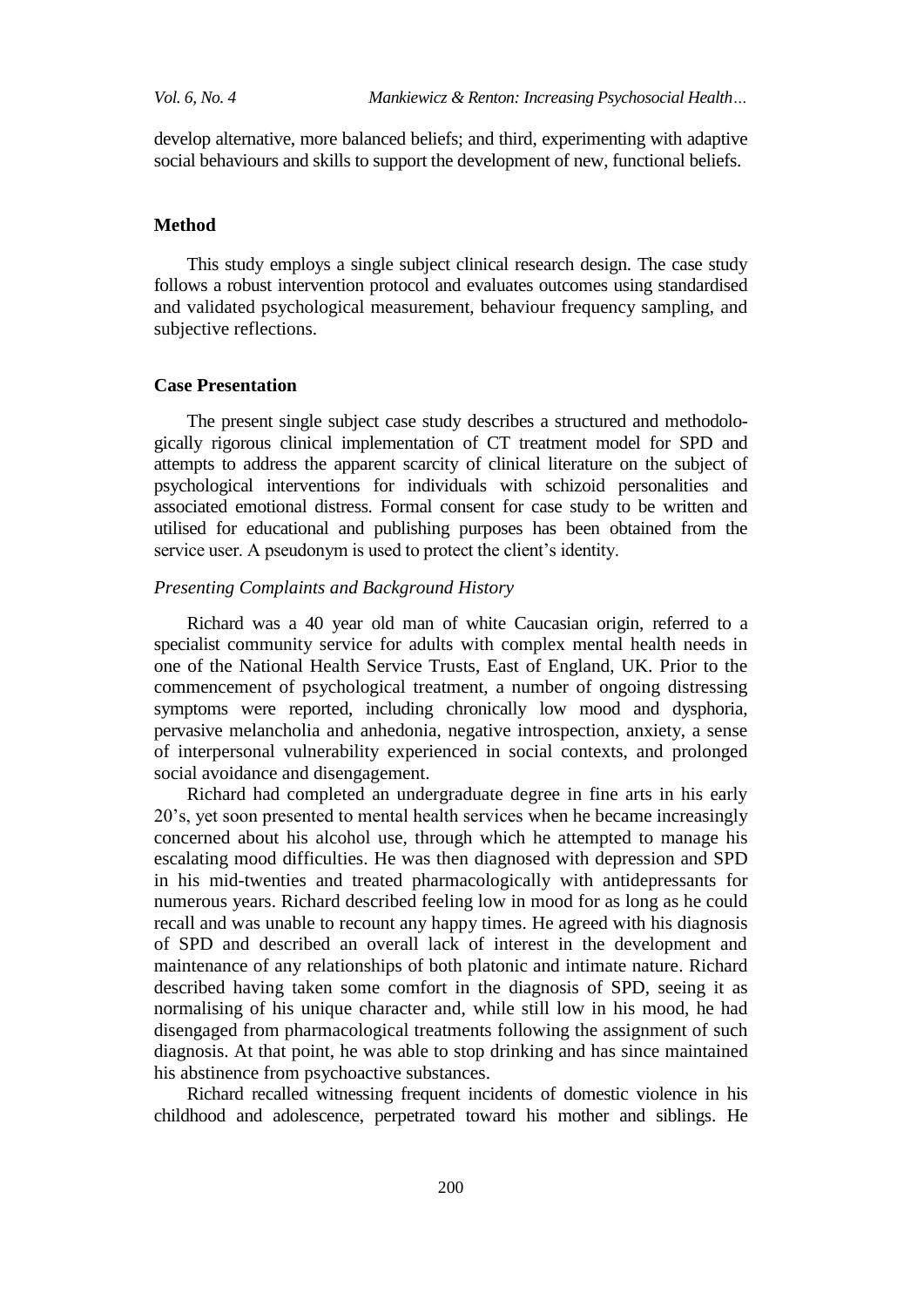explained he did not attract aggressive behaviour from his father and attributed this to his quietness, shyness and interpersonal avoidance, being the only child who had withdrawn from domestic conflicts. As a result, he perceived his disengagement as a survival strategy which had served him well in his early years. Yet, despite his life-long avoidance of interpersonal interaction, Richard remembered being able to enjoy solitary activities (e.g. creative arts) and led a relatively functional life in the past (e.g. while working as a painter and sculptor).

However, in the recent years Richard had noticed his mood becoming gradually lower as he had become increasingly more preoccupied with negative introspection, eventually disengaging from activities which had previously been rewarding. The current contact with mental health services had been precipitated by the declining health of his parents and growing pressure to coordinate the provision of their health care. This had greatly increased his anxiety and he reported feeling unable to cope.

## *Assessment and Evaluation Methodology*

To formally assess Richard's symptomatic presentation and evaluate the intervention outcomes, a self-report questionnaire, Brief Symptom Inventory (BSI), was administered with the client. The BSI reflects symptom patterns among people with mental ill-health and is scored on nine clinical subscales (Derogatis and Melisaratos 1983). The measure has been standardised and validated on large normative samples in the United States (Derogatis and Melisaratos 1983), in the United Kingdom (Francis et al. 1990, Ryan 2007), and internationally (Kerimova and Osmanli 2016, Pereda et al. 2007), and was shown to demonstrate sufficient psychometric properties. Internal consistency was established using Cronbach alpha coefficients for all nine dimensions, which ranged from 0.71 to 0.85, while test-retest reliability coefficients were estimated between 0.68 and 0.91 (Derogatis 1993). Internal structure and construct validity was found to be sufficient: orthogonal varimax loadings determined from principal components analysis ranged from 0.35 to 0.71. Convergent and discriminant validity was examined through comparison with the *Minnesota Multiphasic Personality Inventory*; correlation coefficients scoped from 0.31 to 0.72 (Derogatis 1993). The BSI has also been reliably utilised to measure psychological distress associated with serious physical illnesses (Ruz et al. 2010).

For the purpose of Richard's assessment, the BSI subscales of depression (DEP) and anxiety (ANX) were administered to reflect emotional concerns voiced in assessment. Richard's pre-intervention DEP score was 3.00 while his ANX score was 2.83, both increased by approximately one standard deviation above the UK outpatient mean, indicating elevated levels of emotional distress on both subscales. Furthermore, to formally measure Richard's experiences of interpersonal vulnerability, the BSI subscale of interpersonal sensitivity (I-S) was also administered, resulting in pre-intervention score of 3.25, which exceeded the UK outpatient mean by one standard deviation.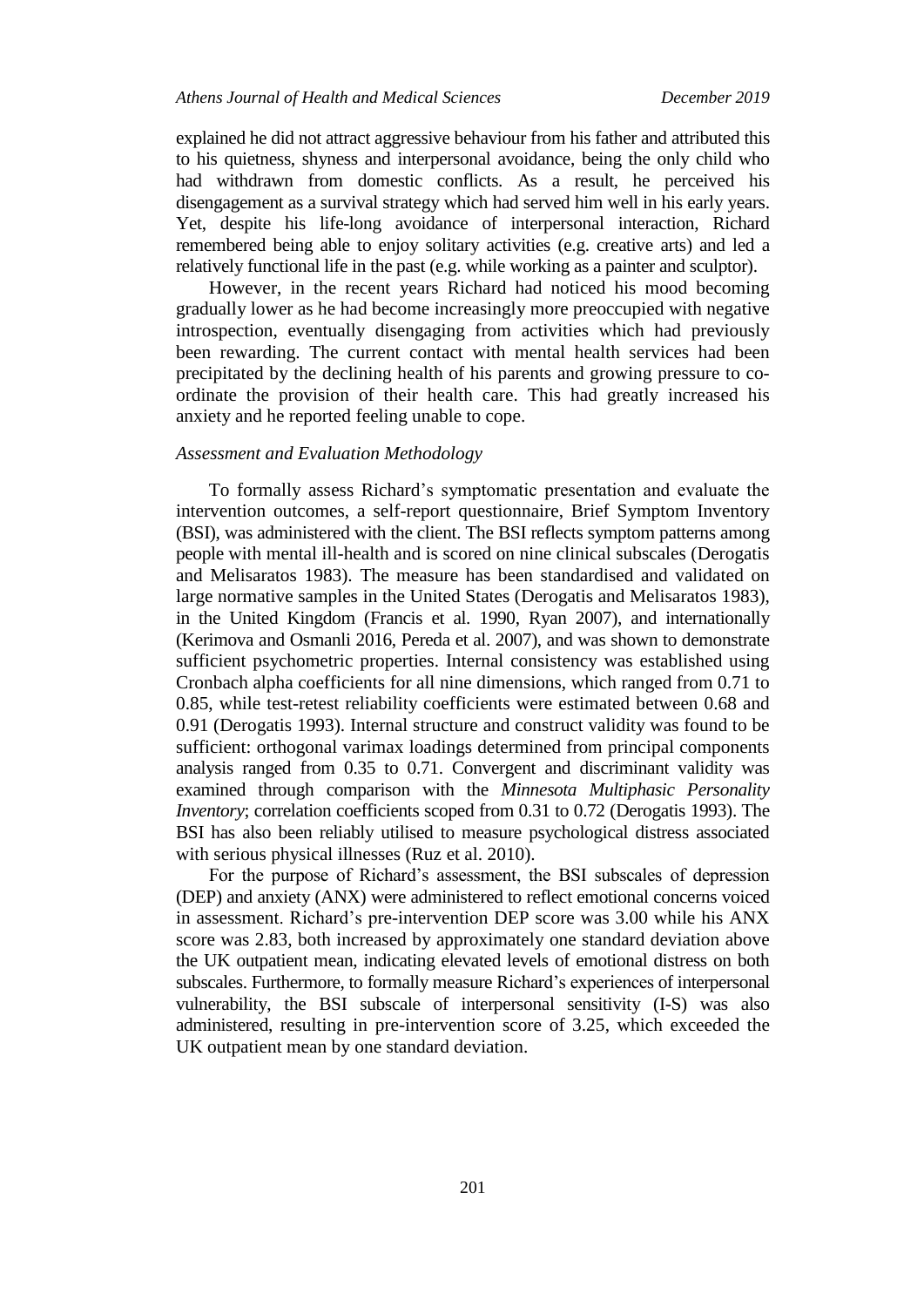*Case Conceptualization*

As presented in Figure 1, the cognitive model of SPD with associated emotional distress and safety behaviour (Renton and Mankiewicz 2015) was utilised to formulate Richard's experiences of emotional and interpersonal difficulties.

**Figure 1.** *Diagrammatic Case Formulation (Renton & Mankiewicz 2015)*



A considerable link between adverse childhood experiences and the development of personality disorders has been demonstrated in a longitudinal study conducted by Johnson et al. (2000). As explained by Renton and Mankiewicz (2015), individuals with SPD may often recall early experiences of being perceived as different from their family, or in some way less able than others. As a result, they may internalise a view of themselves as negatively different (core beliefs about self), perceive others as unkind and unhelpful (core beliefs about others), and appraise social interaction as difficult and damaging (core beliefs about the world). Consequently, a set of intermediate assumptions may be formed leading to the utilisation of unhelpful safety behaviours, maintaining a socially disengaged lifestyle.

In Richard's case, his early experiences of witnessing domestic violence had been coped with through a gradually more pronounced social disengagement,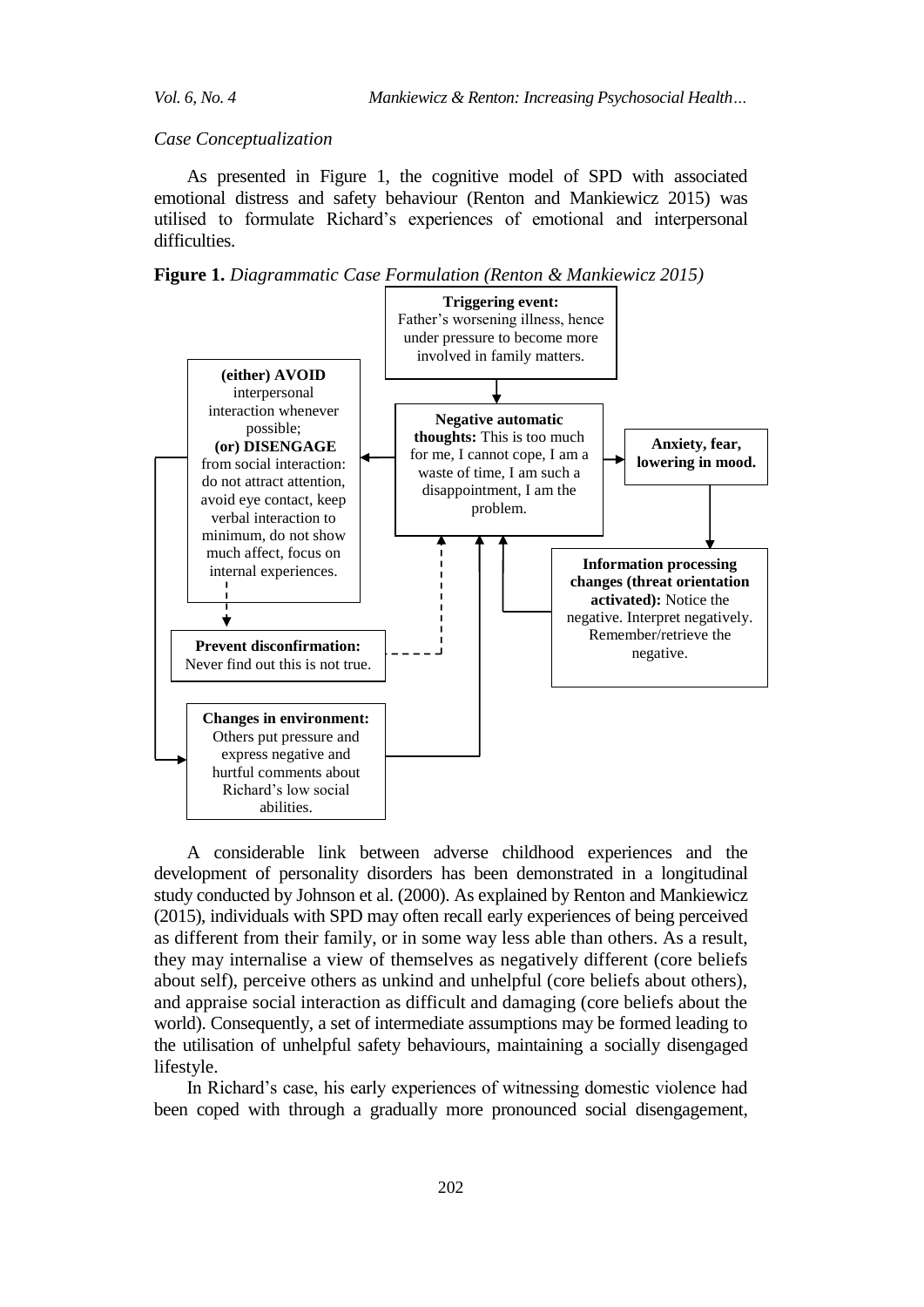## *Athens Journal of Health and Medical Sciences December 2019*

interpersonal withdrawal, and lack of emotional expression, which in time have become somewhat pervasive in his presentation ("*I was always quiet, shy and withdrawn, really well-behaved and did not draw attention to myself*"). Although perceived as an effective survival strategy, such withdrawal often attracted personally negative comments from significant others (who would suggest that he was "weak", "weird", "had no guts" and were letting them all down), which with time became internalised and formed a set of core beliefs about self ("*I'm such a disappointment, I'm a waste of time*"). These were reflected in situation-specific negative automatic thoughts, resulting in emotional distress and activating habitual safety behaviour (avoidance and disengagement). Such responses were in turn maintained by threat-focused information processing changes, prevention of disconfirmation of unhelpful cognitions, and unsupportive environmental reactions (further negative comments).

#### *Course of Treatment*

In total, 16 sessions of cognitive behavioural treatment were undertaken with Richard, initially weekly, then fortnightly, and were facilitated in an outpatient mental health clinic by an experienced clinical psychologist with an expertise in cognitive behavioural psychotherapy. The intervention plan was based on CT for SPD treatment model (Renton and Mankiewicz 2015), hence incorporated three subsequent core intervention modules: addressing ambivalence and establishing therapy goals, cognitive restructuring of unhelpful beliefs, and behavioural experiments addressing social interaction.

#### Addressing ambivalence and establishing goals

The initial treatment module began with exploring Richard's ambivalence about participating in therapy and eliciting working alliance (session 1). This process was entirely embedded in Socratic dialogue (Padesky 1993), thus allowing the client explore his own perception of advantages and disadvantages of engaging in the process of change, all while supporting the client's individuality. Although Richard initially communicated his pessimism about own recovery, he eventually reflected on his need to return to a considerably more functional life and expressed his understanding that therapy might initiate the process of gradual change or (more realistically for Richard at the time) would be unlikely at least to cause an increase in his distress.

The treatment then progressed toward establishing a list of personally meaningful and psychosocial recovery oriented goals (sessions 2-3). Difficulties in negotiating a collaborative problem and goal list with a schizoid client might commonly occur, as such it is important to elucidate what particular elements of their experience are subjectively problematic to the client; this may often differ markedly from what the therapist expects the area of concern to be for those with such presentation (Renton and Mankiewicz 2015). In Richard's opinion his social indifference was not pertinent to his own wellbeing, but rather his disengagement from previously rewarding activities had eventually led to the lowering in his mood and (along with the expectations of co-ordinating the provision of family healthcare) had exacerbated his interpersonal anxiety. Hence, the following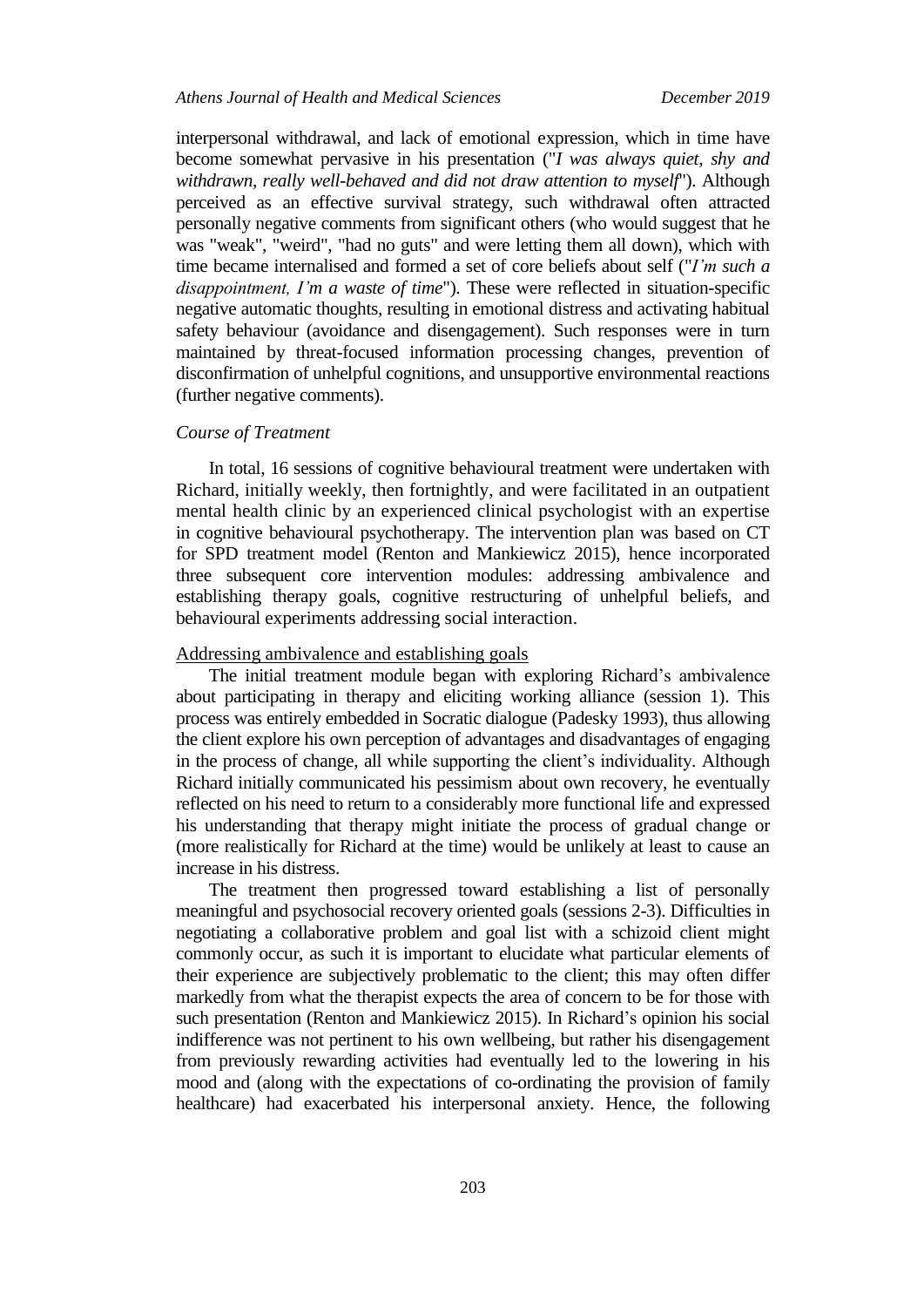intervention goals were agreed on: learning to disengage from self-defeating introspection and unhelpful cognitions about self, restoring engagement with personally rewarding activities, and planning for (and coping with) task-oriented interaction with others.

## Cognitive restructuring of unhelpful beliefs

This treatment module focused on exploring the impact and accuracy of unhelpful beliefs in key interpersonal and social contexts, and working collaboratively to develop more balanced and self-compassionate appraisals of own functioning (sessions 4-10). Interventions included guided discovery, evidential analysis, generation of alternative explanations, and utilisation of functional self-statements and self-affirmations.

Richard was unable to find evidence supporting his anxiety-inducing beliefs about engaging in necessary task-focussed interactions with others ("*This is too much for me, I cannot cope*"). Contrary to such unhelpful preditions, Richard reflected on numerous experiences of engaging in tasks requiring interpersonal interaction and, despite anxiety, recalled coping well and achieving desired outcomes. Following the instillation of the initial doubt in self-defeating beliefs (which appeared important in achieving the metacognitive shift in lowering the certainty he held about these), cognitive restructuring gradually proceeded toward the reattribution of negative beliefs about self. In this stage, Richard developed a more compassionate understanding of functional links between early life experiences, i.e. frequent exposure to negative and verbally abusive statements from significant others, and subsequent internalisation of such comments in the form of core beliefs about self. To counterbalance Richard's unhelpful interpretations of his interpersonal competencies, (e.g. "*I can't do it, I can't cope*") he began implementing a range of compassionate self-statements, and practiced reframing his pre-existing appraisals with evidence-informed self-affirmations (e.g. "*Not everyone takes pleasure in interpersonal activities but I have shown that I can achieve my goals even when I need to interact with others*").

# Behavioural experiments addressing social interaction

As cognitive restructuring module resulted in a considerable progress in Richard's psychosocial recovery, the treatment subsequently progressed toward the utilisation of behavioural intervention (sessions 11-16). This behaviourally oriented module involved active and systematically planned experimentation with adaptive social behaviours (those that were useful and task-oriented) to further support the development of helpful beliefs. As any socially oriented task is likely to trigger anxiety and further interpersonal avoidance among individuals with SPD (Renton and Mankiewicz 2015), this series of experiments was employed as a sequence of collaboratively pre-arranged graded exposure tasks.

Alongside this, behavioural activation focused on enabling Richard to reengage with a range of subjectively rewarding activities (e.g. creative arts, gardening, reading biographies), thus facilitating re-introduction of experiences of enjoyment. Simultaneously, behavioural experiments were planned and implemented gradually to ensure brief exposure to interpersonal tasks with clearly defined and achievable goals (e.g. attending a medical appointment with a family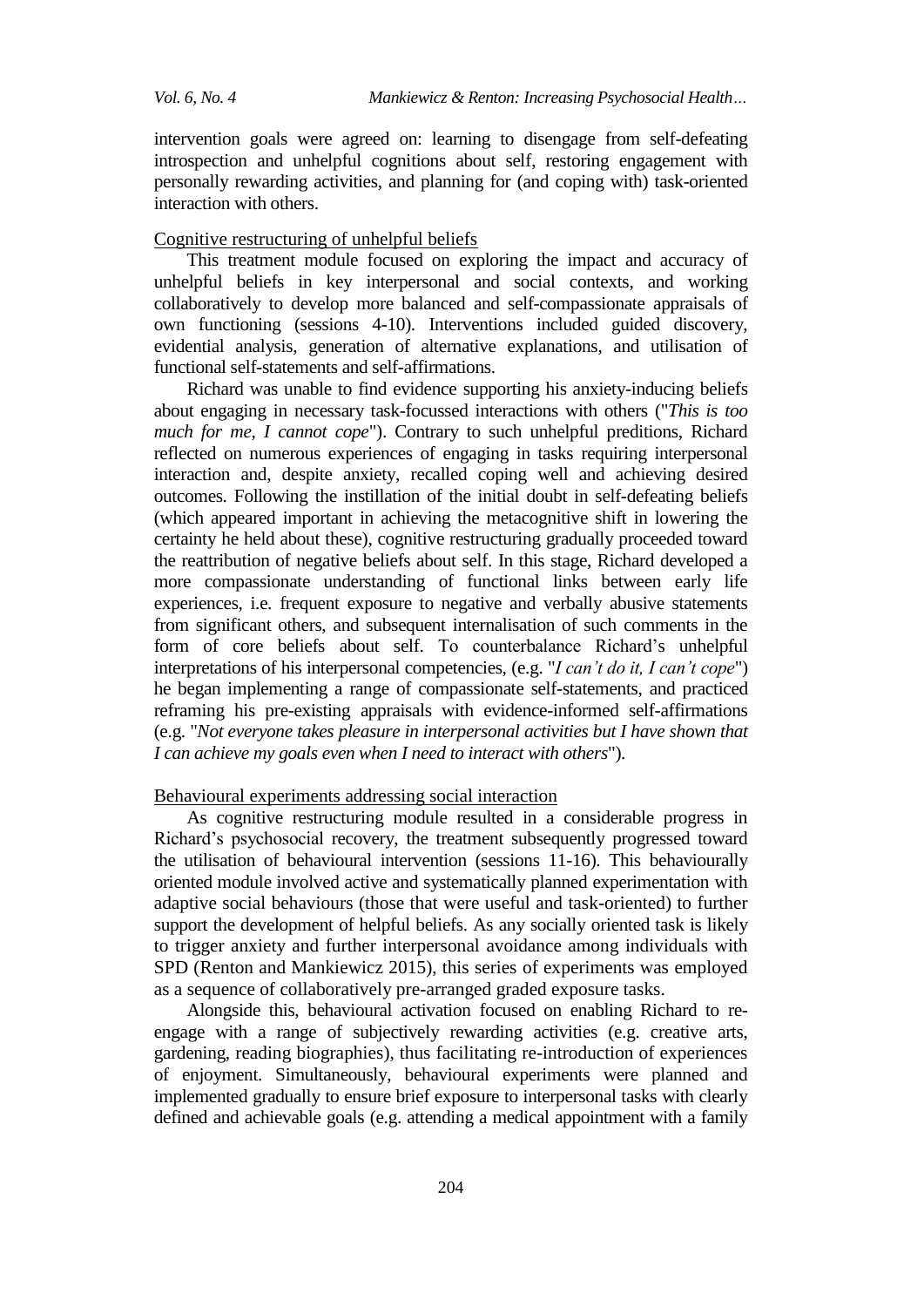## *Athens Journal of Health and Medical Sciences December 2019*

member, visiting local library and gallery, supporting family in house chores). The underlying assumption of the protective importance of avoidance and withdrawal from interpersonal contact was reframed in small subsequent stages, eventually resulting in Richard's consideration of an alternative appraisal ("*Although I find interacting with others rather difficult, I can still do it and achieve some desirable outcomes*").

Gradually, Richard's conviction in the accuracy of tested assumptions reduced, leading to relaxation of safety behaviours. Importantly, Richard reported that his re-engagement with personally rewarding activities improved his overall life satisfaction, while regular involvement in structured interpersonal tasks distracted his negative introspection and helped him dispute his self-defeating beliefs. Richard expressed being able to "*do the things I need to without worrying endlessly*".

#### *Evaluation of Outcomes*

|                                                       | <b>Pre-intervention Quotes</b>                                                                                                                                                                                                                                             | <b>Post-intervention Quotes</b>                                                                                                                                                                                                                                                                                                                                                                              |
|-------------------------------------------------------|----------------------------------------------------------------------------------------------------------------------------------------------------------------------------------------------------------------------------------------------------------------------------|--------------------------------------------------------------------------------------------------------------------------------------------------------------------------------------------------------------------------------------------------------------------------------------------------------------------------------------------------------------------------------------------------------------|
| <b>Interpersonal</b><br><b>Interaction</b>            | This is too much for me, I<br>cannot cope with it. I just<br>need to keep myself<br>inconspicuous; it's my<br>recipe for my own silent<br>existence.                                                                                                                       | Although I find interacting with others<br>rather difficult, I can still do it and achieve<br>some desirable outcomes. I understand I<br>have to engage in social interaction in order<br>for my perceptions to change. I don't feel I<br>need to run from every conversation<br>anymore. I have a capacity to experience<br>these brief feelings of overcoming the<br>limitations of my own self-restraint. |
| Subjectively<br><b>Rewarding</b><br><b>Activities</b> | I feel utterly unable to<br>return to all those very few<br>things I used to enjoy in my<br>life.                                                                                                                                                                          | I cannot be dismissive about basic things<br>that are so necessary in my life. I recognise<br>that finding courage to do it will give me<br>positive feedback about myself and I will<br>eventually feel better. I've realised I had an<br>ability to break up of being passive and take<br>an active initiative in managing my own<br>wellbeing.                                                            |
| Self-<br><b>Defeating</b><br><b>Introspection</b>     | I always find myself in the<br>middle of this perpetual<br>negative intellectual analysis<br>of my own functioning and<br>life circumstances. It's<br>relentless.                                                                                                          | I'm not harming myself mentally anymore,<br>I'm not being so unnecessarily critical. I<br>feel like I'm able to gain some distance<br>toward my own negativity. It's not that<br>intimidating anymore, it's not that<br>overwhelming.                                                                                                                                                                        |
| <b>Mood</b>                                           | I feel resistant to the idea of<br>change as nothing has ever<br>really worked for me. I just<br>need to accept the fact that I<br>don't experience pleasure in<br>my life to the extent that<br>other people do. I'm just<br>naturally a very sad human<br>being I guess. | I recognise I'm feeling generally better,<br>more in connection with life and the world.<br>I have a more tangible and clearer vision of<br>life and I acknowledge that it is my<br>decision of what to expect of each day. I<br>have more optimism about things working<br>out now. I don't remember having it before.<br>Good things might happen.                                                         |

**Table 1.** *Subjective pre- and post-Intervention Reflections on Presenting Difficulties*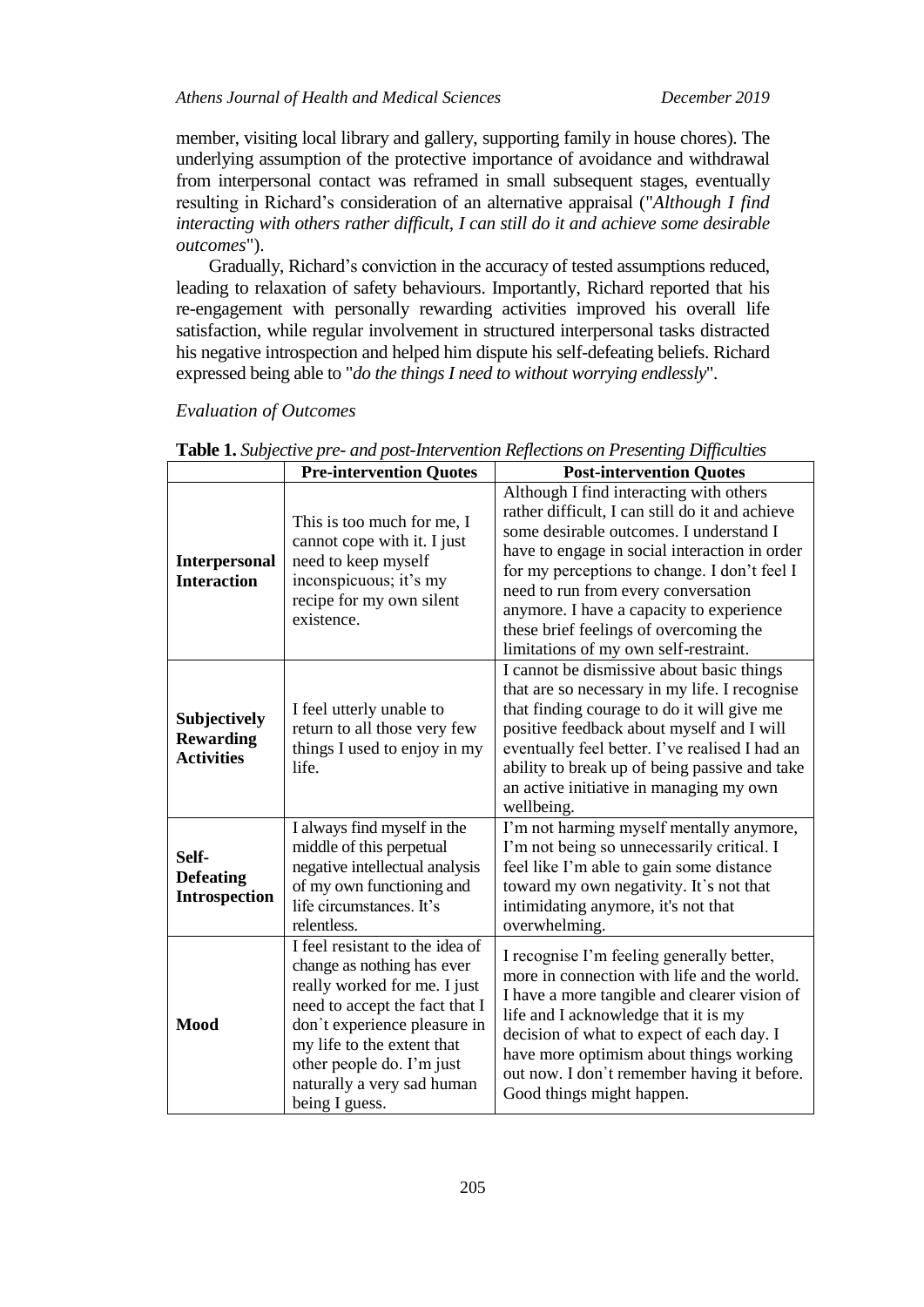*Vol. 6, No. 4 Mankiewicz & Renton: Increasing Psychosocial Health…*

As comparatively encapsulated in Table 1, at the end of therapy Richard reported a range of subjectively substantial improvements in his psychosocial functioning.

Furthermore, as illustrated in the comparative pre- and post-intervention behavioural frequency samples (Table 2), objective improvements in Richard's abilities to cope, that is achieving a substantial relaxation of his safety behaviours and increasing engagement with personally rewarding and individually meaningful activities, were achieved as well.

|                                                       | <b>Pre-Intervention</b>                                       | <b>Post-Intervention</b>                                                                                                                                           |
|-------------------------------------------------------|---------------------------------------------------------------|--------------------------------------------------------------------------------------------------------------------------------------------------------------------|
| <b>Interpersonal</b><br><b>Disengagement</b>          | Continuous<br>disengagement                                   | Daily task-oriented interaction<br>with family members (e.g. house<br>chores and leisure activities)<br>and others (e.g. discussions<br>about arts and literature) |
| <b>Social Avoidance</b>                               | Continuous<br>avoidance of social<br>interaction              | Weekly lunch in a cafe with<br>"old acquaintances" and regular<br>pursuit of socially inclusive<br>activities (e.g. cycling groups)                                |
| <b>No Eye-Contact, Keep Head</b><br>Down              | Persistent in all<br>interpersonal<br>interactions            | Initiates and maintains eye<br>contact regularly in verbal<br>interpersonal interactions                                                                           |
| <b>Focus on Internal</b><br><b>Experiences</b>        | Daily, perceived as<br>negative, perpetual,<br>and relentless | Daily, yet perceived as<br>intermittent, manageable,<br>distractible, and increasingly<br>affirmative                                                              |
| <b>Creative Arts, Painting,</b><br><b>Sculpturing</b> | Last attempted<br>approx. one year<br>ago                     | Daily, with an ultimate goal to<br>return to an arts and crafts<br>profession                                                                                      |
| <b>Reading Biographical</b><br>Literature             | Approx. once a<br>month                                       | Daily, in the evening                                                                                                                                              |
| <b>Gardening</b>                                      | Monthly                                                       | Three times a week                                                                                                                                                 |

**Table 2.** *Self-reported Frequency of Safety Behaviour and Subjectively Rewarding Activities*

Finally, as presented in Table 3, the post-treatment standardised measurement confirmed the considerable reduction in both depression and anxiety levels, and demonstrated a marked improvement in the levels of interpersonal sensitivity. All post-intervention outcome scores fell within approximately one standard deviation range below the UK outpatient mean.

**Table 3.** *Standardised Measurement: BSI pre-Treatment (Assessment) and Post-Treatment (Outcome Evaluation) Scores*

| <b>BSI</b> scale | UK outpatient mean/SD   Pre-treatment score   Post-treatment score |      |      |
|------------------|--------------------------------------------------------------------|------|------|
| DEP              | $M=1.99/SD=1.10*$                                                  | 3.00 | 1.33 |
| <b>ANX</b>       | $M=1.87/SD=1.03*$                                                  | 2.83 | 117  |
| $I-S$            | $M=2.08/SD=1.22*$                                                  | 3.25 | 1 25 |

(\*) As reported by Ryan (2007).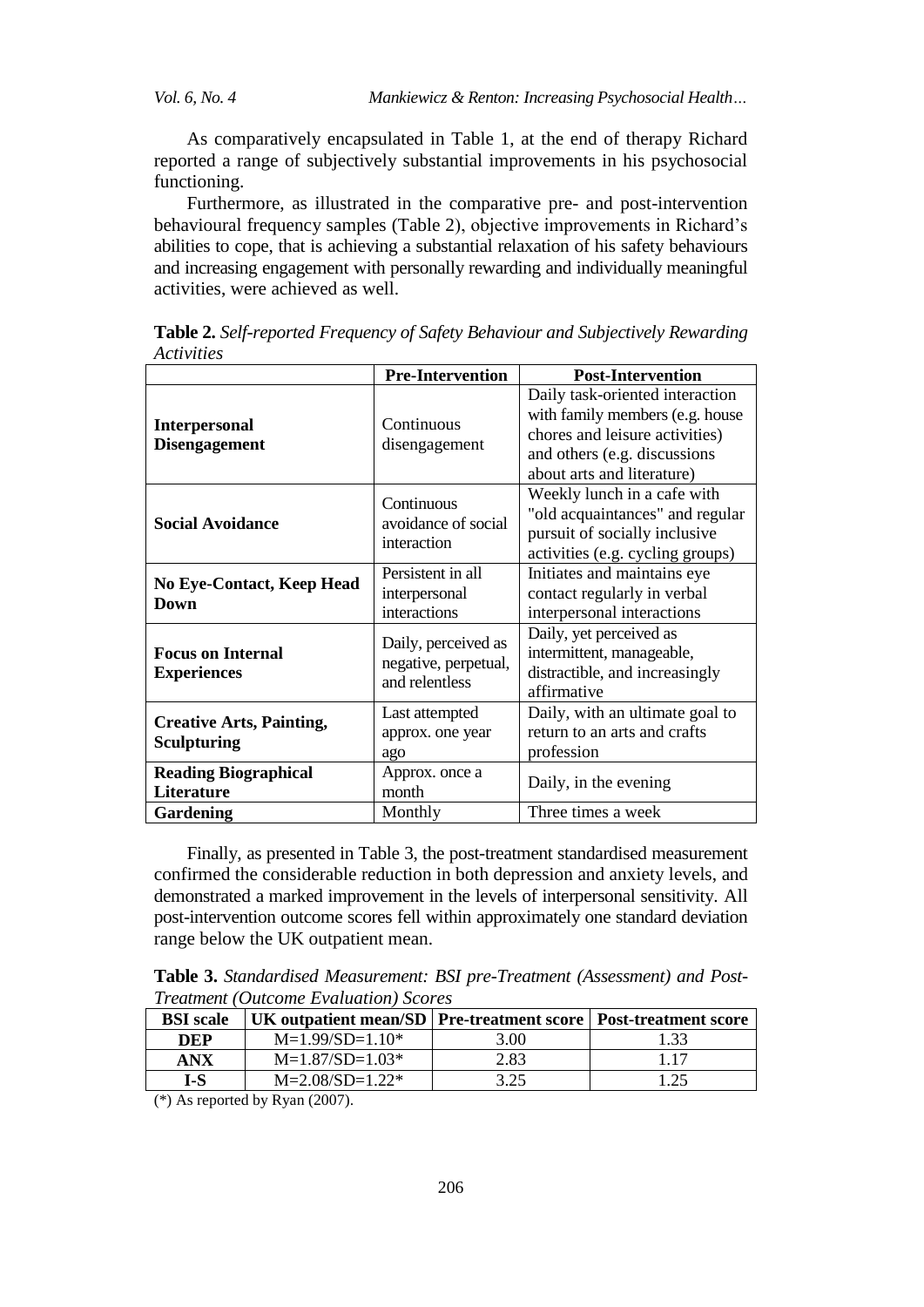#### *Follow-up*

While evaluating the effectiveness of psychotherapeutic interventions, it appears helpful to adopt a quasi-experimental A-B-A design (Backman and Harris 1999), in which the effects of completed psychological treatment would be reevaluated by a follow-up administration of all outcome measures. Although the A-B design has been broadly accepted as a sufficient methodology for conducting clinical case studies (Backman et al. 1997), allowing sufficient time to elapse following the withdrawal of therapeutic support would permit a more methodical evaluation of long-term effects of such treatment.

At the time of closing the case, Richard reported considerable progress in his overall functioning and a significant reduction in his clinical symptoms, as reflected in Tables 1-3. Six months after formally completing the intervention, a telephone booster session was arranged to monitor Richard's ongoing progress in his psychosocial recovery. He reflected on the continuing utilisation of cognitive and behavioural coping strategies he had developed in his therapy. Richard described his mood as stable and rather positive, and reported a continuous absence of experiences of depression or intense anxiety. He maintained his regular engagement in subjectively rewarding activities and was undertaking steps toward returning to formal employment. Although Richard stated he was still experiencing a level of discomfort in social contexts, the sense of interpersonal vulnerability appears to have been replaced with gradual recognition of own distinct personality and growing acceptance of own solitary preferences.

#### *Access to Healthcare*

In the initial sessions of his therapy Richard reflected on his pre-existing beliefs about the undesirable and adverse aspects of social exposure, often resulting in the avoidance of, and disengagement from, any form of meaningful interpersonal interaction. Since the multidisciplinary mental health care had been readily available to Richard for numerous years prior to the commencement of the current psychological treatment, such prolonged social avoidance was conceptuallised as an internally generated barrier to seeking and accessing psychological help, and was then systematically addressed with cognitive and behavioural interventions throughout the course of his therapy.

The therapist often accentuated Richard's resilience in persisting with the treatment, although such engagement had not been perceived as corresponding with his pre-existing belief set, thus might have triggered considerable levels of ambiguity and discomfort. Despite such difficulties, typical for individuals with schizoid personality, Richard was able to develop a trusting therapeutic relationship and recognise the importance of receiving psychological care, which he expressed his gratitude for. He also stated he would not hesitate to reach out and seek further help in the future, should he become concerned about his emotional wellbeing again.

As an integral part of the multidisciplinary care package, Richard was offered psychiatric support. In his initial appointment with the team psychiatrist, Richard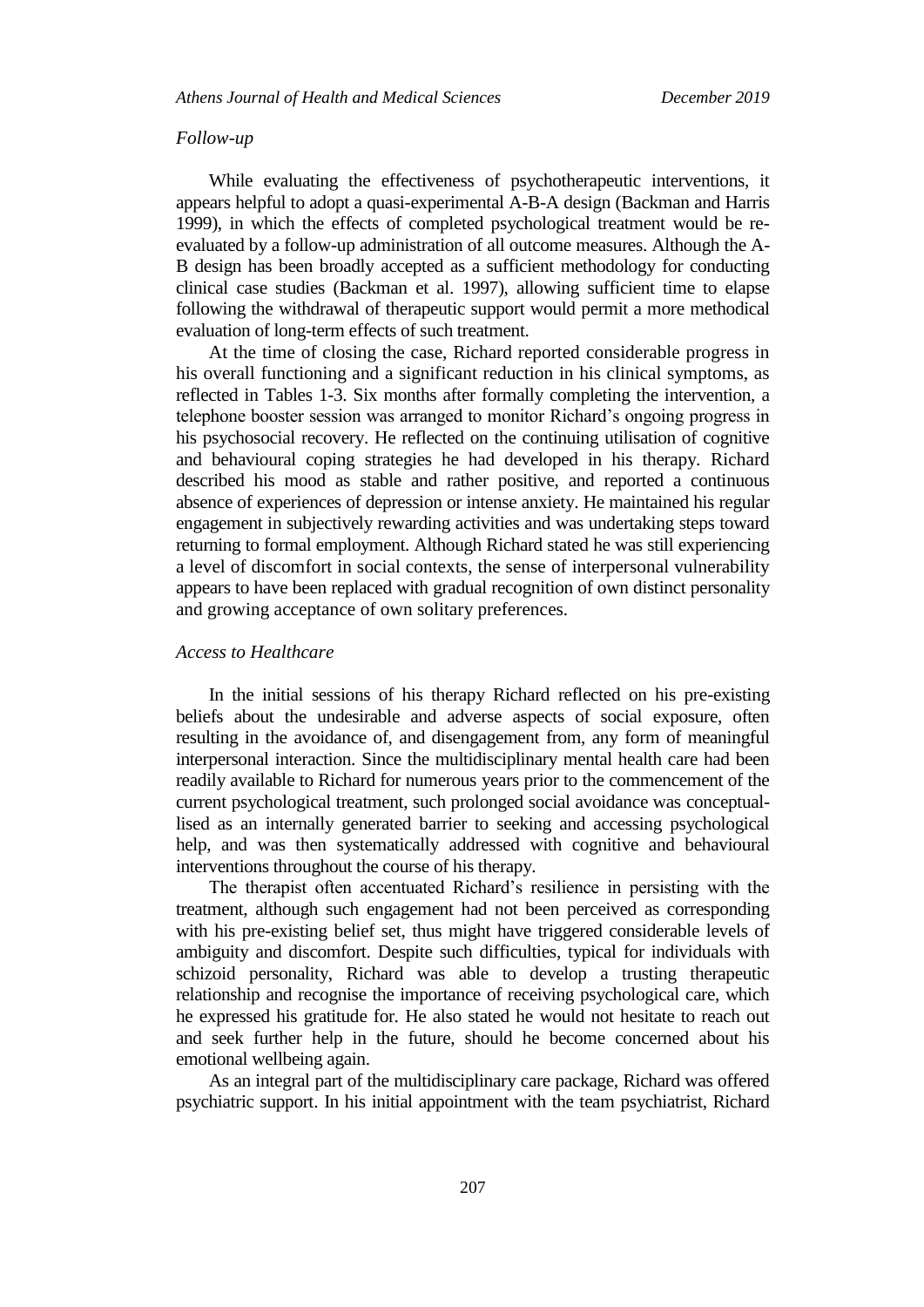*Vol. 6, No. 4 Mankiewicz & Renton: Increasing Psychosocial Health…*

described his previous experience of discontinuing his pharmacological therapy with antidepressants, which had precipitated further deterioration in his mood. Richard was encouraged to consider recommencing such treatment to additionally address his chronically low mood, alongside the offered psychological therapy. However, as Richard expressed his considerable reservations regarding such pharmacological input, it was collaboratively agreed that his mental health would be regularly monitored by a psychiatric nurse, and another appointment with a psychiatrist would be scheduled, if CT proved insufficient as the sole therapeutic intervention.

## **Discussion**

As explained by Renton and Mankiewicz (2015), individuals with SPD are often convinced that they are different, unlikable, and unable to fit within the wider community and social world, hence interpersonal interactions should be avoided. However, subjective rationales behind such interpersonal disengagement relate to a belief set, specific to SPD, often formed in the context of early life experiences. And these experiences, as established in literature reviewed by Martens (2010), appear to be characterised by the underlying theme of prolonged loneliness and social detachment.

The existing clinical literature appears to indicate that in individuals presenting with SPD, the creation of meaning might be an affect evoking experience, which would constitute a crucial stage in the process of change (Kramer and Meystre 2010). Thus, as demonstrated in the present article, the development of a mutual and compassionate understanding of underlying difficulties, establishment of a collaborative working alliance, and agreement on individually meaningful therapy goals, appear paramount for successful implementation of cognitive and behavioural interventions. This needs to be embedded in a functional therapeutic relationship and mutually shared narrative that support the client's individuality and respects their personality.

Further contribution the present case study attempts to make to the scarce literature on the subject of SPD, is to demonstrate that a clinically skilful implementation of cognitive behavioural intervention with schizoid individuals may lead to a considerable therapeutic change allowing an overall increase in reported quality of life and subjective satisfaction. Such improvements in psychosocial functioning would be achieved through a methodical implementation of cognitive restructuring of distressing appraisals of contextual circumstances and graded behavioural exposure to the previously avoided stimuli. Eventually, both cognitive and behavioural strategies, would result in the development of more compassionate understanding of own difficulties, considerable lowering in emotional distress, gradual improvements in coping with interpersonal interactions, and reinstatement of individually rewarding activities.

Such findings appear relevant in the context of current literature on the subject of psychological treatments of severe personality disorders, in which the development of self-reflective abilities in the supportive interpersonal environment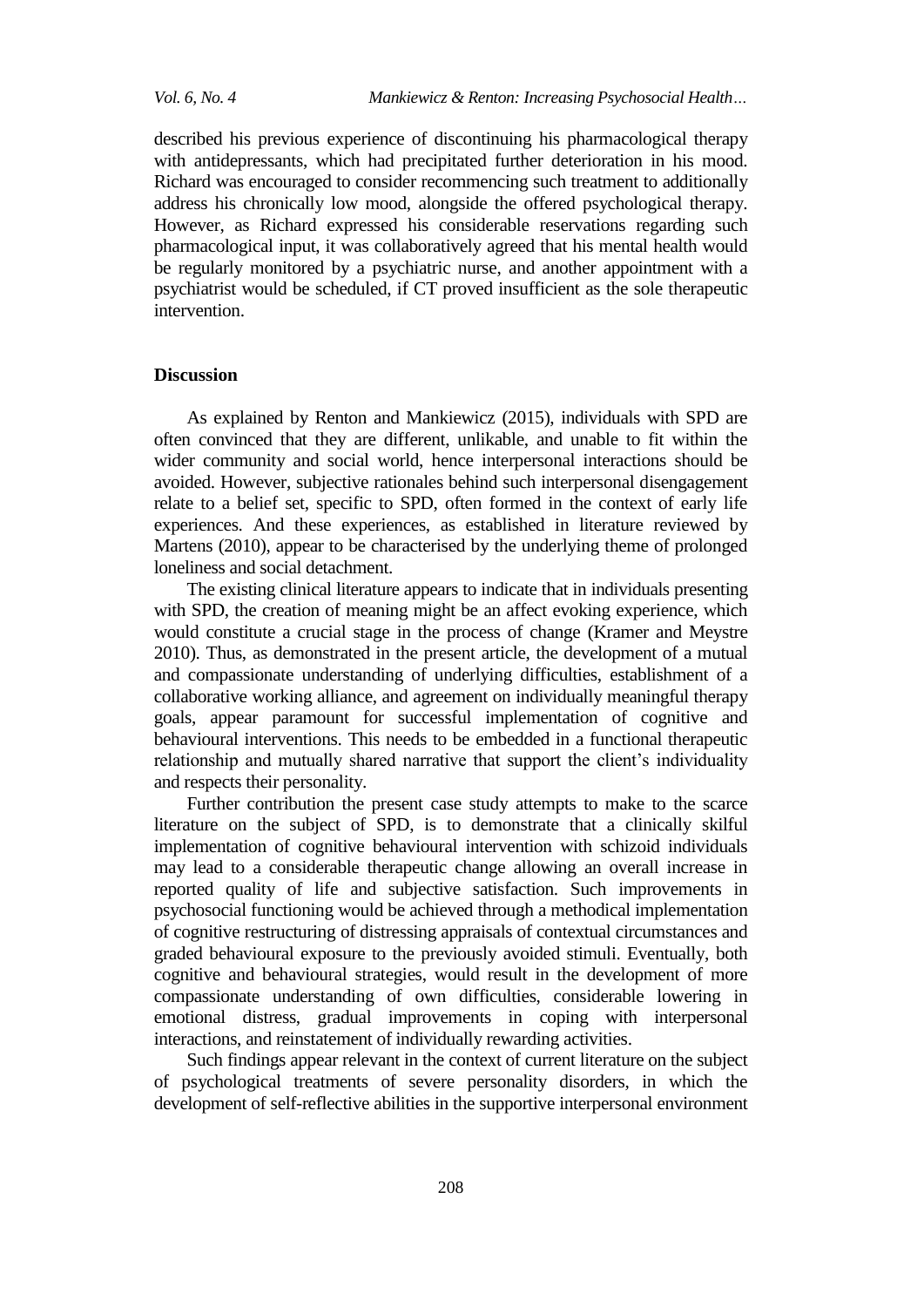of therapeutic relationship is perceived as having important clinical merit (Haliburn et al. 2018). In the current case, such functional level of self-reflection was achieved through an empathetic, collaborative and mutually respectful development of shared conceptualisation, and subsequently acted as a central intellectual precursor of a gradual cognitive and behavioural change, without the need to explicitly alter the individual's schizoid constitution.

Based on the case reported above, it seems plausible to conclude that cognitive understanding of SPD may offer a destigmatising, coherent and compassionate conceptualisation of emotional distress, behavioural disparity, and interpersonal indifference. Given the contextual narrative in western societies about interpersonal relationships being indispensable in all aspects of success, this novel conceptualisation of schizoid individuals may represent a unique opportunity for finding value in their own lives.

As the current knowledge related to psychological treatments of SPD appears somewhat underrepresented in the clinical and academic literature, it seems pertinent for clinicians and trainee therapists to remember that in SPD, based on a mutual understanding of the problematic aspects of individual functioning, an effective, person-centred and theory-led cognitive behavioural intervention can be delivered, and a gradual progress in one's psychosocial functioning might be achieved. Importantly, such progress can be accomplished without the need for addressing the underlying traits specific to schizoid personality. On the contrary, the individual reported in the present case study perceived the diagnosis of SPD as rather helpful and normalising.

Such experience of mental health diagnosis does not seem particularly uncommon in the context of a recent systematic review of qualitative literature on this subject, which highlights the importance of collaboration between individuals and services, establishment of helpful therapeutic rapport, timing and subjectively perceived accuracy of diagnosis, provision of relevant information, and subsequent focus on individual psychosocial recovery (Perkins et al. 2018).

#### **Limitations and Future Research**

As the current article reports a preliminary single subject evaluative implementation of CT for SPD, although our results seem clearly encouraging, ideally, further research should include larger-scale empirical studies of controlled nature, targeting a range of clinical presentations with different levels of social disengagement and interpersonal avoidance. Such studies would be essential in providing further systematic and generalised indications for clinical practice in SPD. However, as recruitment of schizoid individuals might prove difficult due to the typical personality traits affecting their interpersonal engagement, publication of further methodologically rigorous single subject design studies appears indispensable in the development of effective treatment models, hence should be encouraged.

It seems important to note that the reported intervention was undertaken with a relatively well functioning male adult of Caucasian origin, achieving a gradual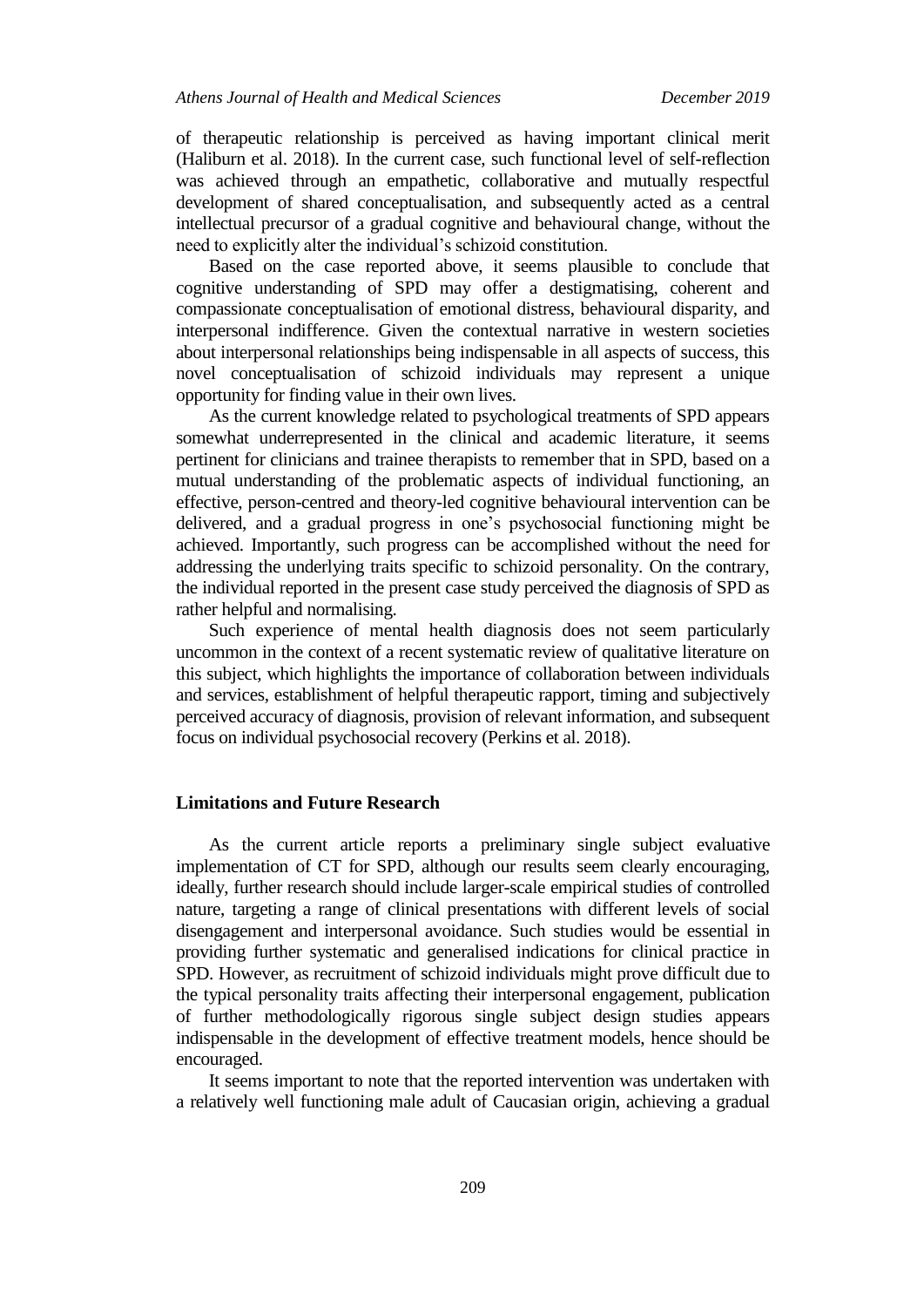*Vol. 6, No. 4 Mankiewicz & Renton: Increasing Psychosocial Health…*

progress in his psychosocial recovery, willing to engage in the process of therapeutic change, with no prior forensic history. Hence, a possible sample selectivity bias should be acknowledged. In order to accurately reflect the clinical reality of specialist services for individuals with complex personality disorders in diverse metropolitan communities, future studies would ideally need to include participants with chronic difficulties, representing different ethnic and cultural backgrounds. A greater understanding of effective cognitive interventions in complex schizoid presentations would likely equip clinicians working in the aforementioned specialism with further important therapeutic competencies, which would likely contribute to the enhancement of their clients' psychosocial recovery.

#### **Conclusion**

The paper demonstrates the applicability of cognitive and behavioural interventions in increasing psychosocial health of individuals diagnosed with SPD, whose interpersonal functioning would otherwise likely remain limited and restrict exposure to opportunities for achieving a gradual progress in their psychosocial recovery. The article reflects on the implications of the current study for psychological medicine practitioners working within the environment of community mental health settings.

#### **References**

- Adshead G, Sarkar J (2012) The nature of personality disorder. *Advances in Psychiatric Treatment* 18(3): 162-172.
- American Psychiatric Association (2013) *Diagnostic and statistical manual of mental*  disorders, 5<sup>th</sup> ed. Arlington, VA: American Psychiatric Association (APA).
- Backman CL, Harris SR (1999) Case studies, single-subject research, and N of 1 randomized trials: Comparisons and contrasts. *American Journal of Physical Medicine and Rehabilitation* 78(2): 170-176.
- Backman C, Harris SR, Chisholm JM, Monette AD (1997) Single-subject research in rehabilitation: A review of studies using AB, withdrawal, multiple baseline and alternating treatments designs. *Archives of Physical Medicine and Rehabilitation*  78(10): 1145-1153.
- Bateman A, Tyrer P (2004) Psychological treatment for personality disorder. *Advances in Psychiatric Treatment* 10(5): 378-388.
- Beck AT, Davis DD, Freeman, A (Eds.) (2015) *Cognitive therapy of personality disorders*, 3 rd ed. New York, NY: The Guilford Press.
- Coid J (2002) Personality disorders in prisoners and their motivation for dangerous and disruptive behaviour. *Criminal Behaviour and Mental Health* 12(3): 209-226.
- Davison SE (2002) Principles of managing patients with personality disorder. *Advances in Psychiatric Treatment* 8(1): 1-9.
- Derogatis LR (1993) *Brief Symptom Inventory: Administration, scoring, and procedures manual*, 4<sup>th</sup> ed. Minneapolis, MN: Pearson.
- Derogatis LR, Melisaratos N (1983) The Brief Symptom Inventory: An introductory report. *Psychological Medicine* 13(3): 595-605.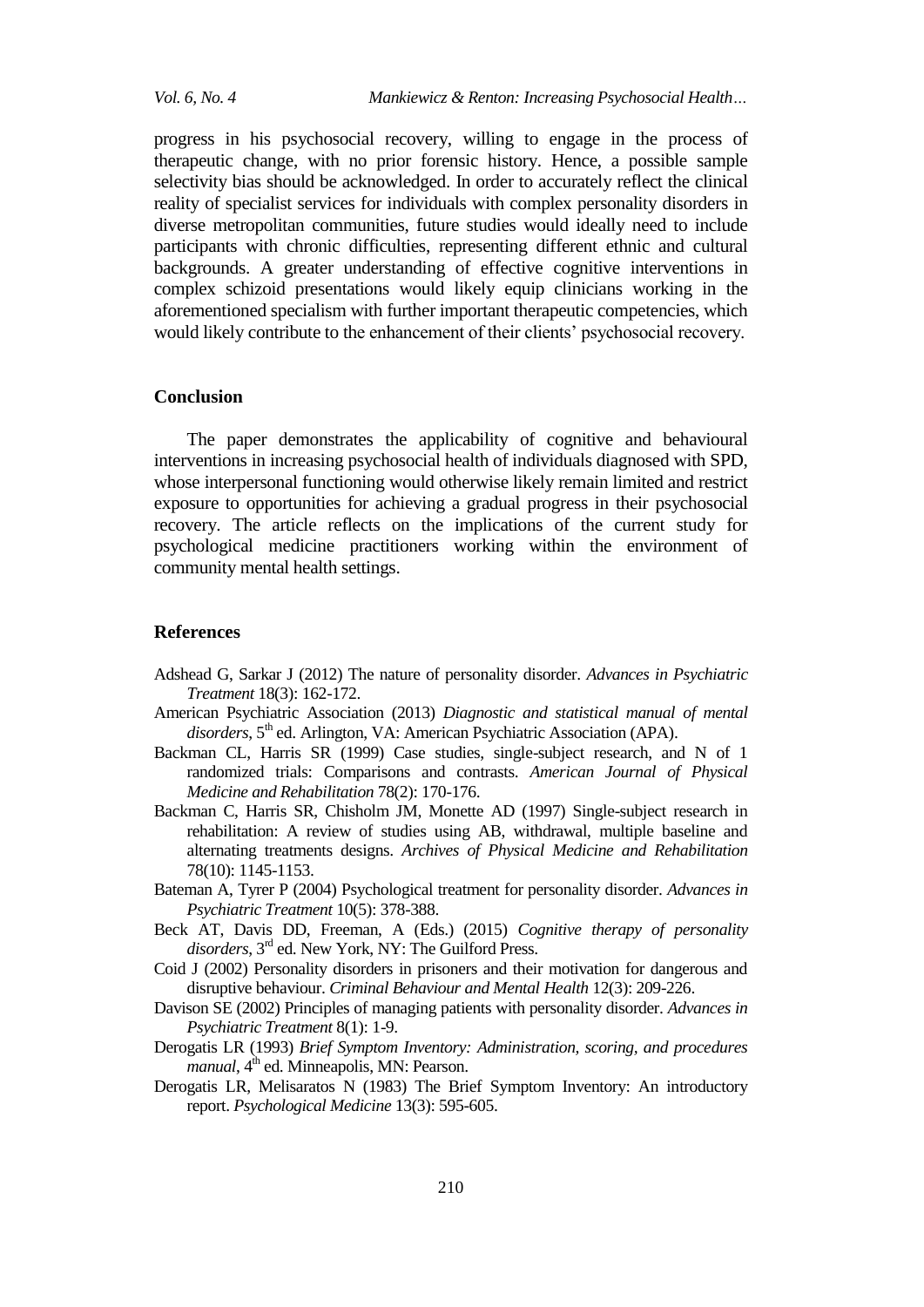- Ekselius L, Tillfors M, Furmark T, Fredrikson M (2001) Personality disorders in the general population. DSM-IV and ICD-10 defined prevalence as related to sociodemographic profile. *Personality and Individual Differences* 30(2): 311-320.
- Evershed S (2011) Treatment of personality disorder. Skills-based therapies. *Advances in Psychiatric Treatment* 17(3): 206-213.
- Fagin L (2004) Management of personality disorders in acute care settings. Part 2: Less common personality disorders. *Advances in Psychiatric Treatment* 10: 100-106.
- Farmer RF, Chapman AL (2002) Evaluation of DSM-IV personality disorder criteria as assessed by the Structured Clinical Interview for DSM-IV Personality Disorders. *Comprehensive Psychiatry* 43(3): 285-300.
- Francis VM, Rajan P, Turner N (1990) British community norms for the Brief Symptom Inventory. *British Journal of Clinical Psychology* 29(1): 115-116.
- Haliburn J, Stevenson J, Halovic S (2018) Integration in the psychodynamic psychotherapy of severe personality disorders: The conversational model. *Journal of Personality Disorders* 32(1): 70-86.
- Johnson JJ, Smailes EM, Cohen P, Brown J, Bernstein DP (2000) Associations between four types of childhood neglect and personality disorder symptoms during adolescence and early adulthood. Findings of a community based longitudinal study. *Journal of Personality Disorders* 14(2): 171-187.
- Joyce PR, McKenzie JM, Carter JD, Rae AM, Luty SE, Frampton CMA, Mulder RT (2007) Temperament, character and personality disorders as predictors of response to interpersonal psychotherapy and cognitive-behavioural therapy for depression. *British Journal of Psychiatry* 190(6): 503-508.
- Kerimova M, Osmanli N (2016) The Brief Symptom Inventory: A validity-reliability study of a sample from Azerbaijan. *Journal of Education and Training Studies* 4(12): 153-159.
- Kramer U, Meystre C (2010) Assimilation process in psychotherapy with a client presenting schizoid personality disorder. *Swiss Archives of Neurology, Psychiatry and Psychotherapy* 161(4): 128-134.
- Martens WHJ (2010) Schizoid personality disorder linked to unbearable and inescapable loneliness. *European Journal of Psychiatry* 24(1): 38-45.
- Mittal VA, Kalus O, Bernstein DP, Siever LJ (2007) Schizoid personality disorder. In W O'Donohue, KA Fowler, SO Lilenfeld (Eds.) *Personality disorders: Toward the DSM-V*, pp. 63-80. Thousand Oaks, CA: Sage Publications.
- Offender Health Research Network (2012) *Mental illness, personality disorder an violence: A scoping review.* Manchester, UK: Offender Health Research Network.
- Padesky CA (1993) *Socratic questioning. Changing minds or guided discovery?* Keynote address delivered at the European Congress of Behavioural and Cognitive Therapies, London, UK.
- Pereda N, Forns M, Pero M (2007) Dimensional structure of the Brief Symptom Inventory with Spanish college students. *Psicothema* 19(4): 364-639.
- Perez-Alvarez M. (2003) The schizoid personality of our time. *International Journal of Psychology and Psychological Therapy* 3(2): 181-194.
- Perkins A, Ridler J, Browes D, Peryer G, Notley C, Hackmann C (2018) Experiencing mental health diagnosis: A systematic review of service user, clinician, and carer perspectives across clinical settings. *The Lancet Psychiatry* 5(9): 747-764
- Renton JC, Mankiewicz PD (2015) Paranoid, schizotypal and schizoid personality disorders. In AT Beck, DD Davis, A Freeman (Eds.), *Cognitive Therapy of*  Personality Disorders, 3<sup>rd</sup> ed., pp. 244-275. New York, NY: The Guilford Press.
- Ruz MEA, Lennie TA, Riegel B, McKinley S, Doering LV, Moser DK (2010) Evidence that the Brief Symptom Inventory can be used to measure anxiety quickly and